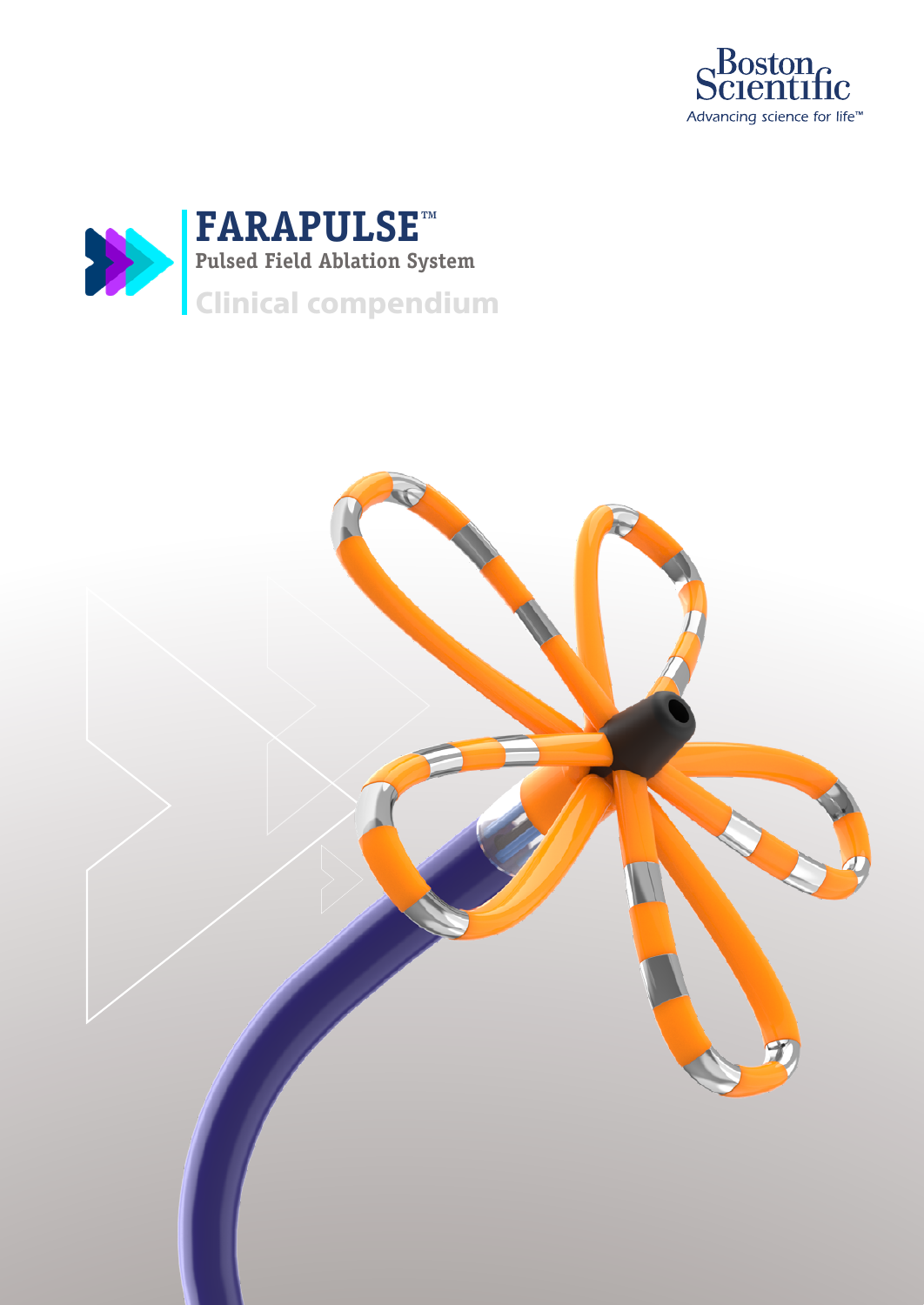# **Table of contents**

# Clinical Publications

| 2021                                                                                                                                                    |
|---------------------------------------------------------------------------------------------------------------------------------------------------------|
| Does pulsed field ablation regress over time?<br>A quantitative temporal analysis of pulmonary vein isolation                                           |
| Pulsed field ablation prevents chronic atrial fibrotic changes and restrictive<br>mechanics after catheter ablation for atrial fibrillation             |
| Pulsed Field Ablation of Paroxysmal Atrial Fibrillation: 1-Year Outcomes<br>of IMPULSE, PEFCAT, and PEFCAT II                                           |
| How does the level of pulmonary venous isolation compare between pulsed field ablation<br>and thermal energy ablation (radiofrequency, cryo, or laser)? |
| Pulsed field ablation selectively spares the oesophagus<br>during pulmonary vein isolation for atrial fibrillation                                      |
| Pulsed Field Ablation: A Promise that came true                                                                                                         |
| 2020                                                                                                                                                    |
| Pulsed Field Ablation in Patients with Persistent Atrial Fibrillation                                                                                   |
| Ostial dimensional changes after pulmonary vein isolation: Pulsed field ablation<br>vs radiofrequency ablation                                          |
| 2019                                                                                                                                                    |
| Pulsed Field Ablation for Pulmonary Vein Isolation in Atrial Fibrillation                                                                               |
| 2018                                                                                                                                                    |
| Ablation of Atrial Fibrillation with Pulsed Electric Fields                                                                                             |

# Preclinical Publications

| 2020                                                                                                                             |
|----------------------------------------------------------------------------------------------------------------------------------|
| <b>Pulsed Field Ablation vs Radiofrequency Ablation:</b><br><b>Esophageal Effects in a Novel Preclinical Model</b>               |
| 2019                                                                                                                             |
| Preclinical Evaluation of Pulsed Field Ablation: Electrophysiological and Histological<br>Assessment of Thoracic Vein Isolation. |
| Endocardial Ventricular Pulsed Field Ablation: A Proof-of-Concept Preclinical Evaluation.                                        |

# Abstracts

| วกว  |  |
|------|--|
| 2020 |  |
|      |  |
|      |  |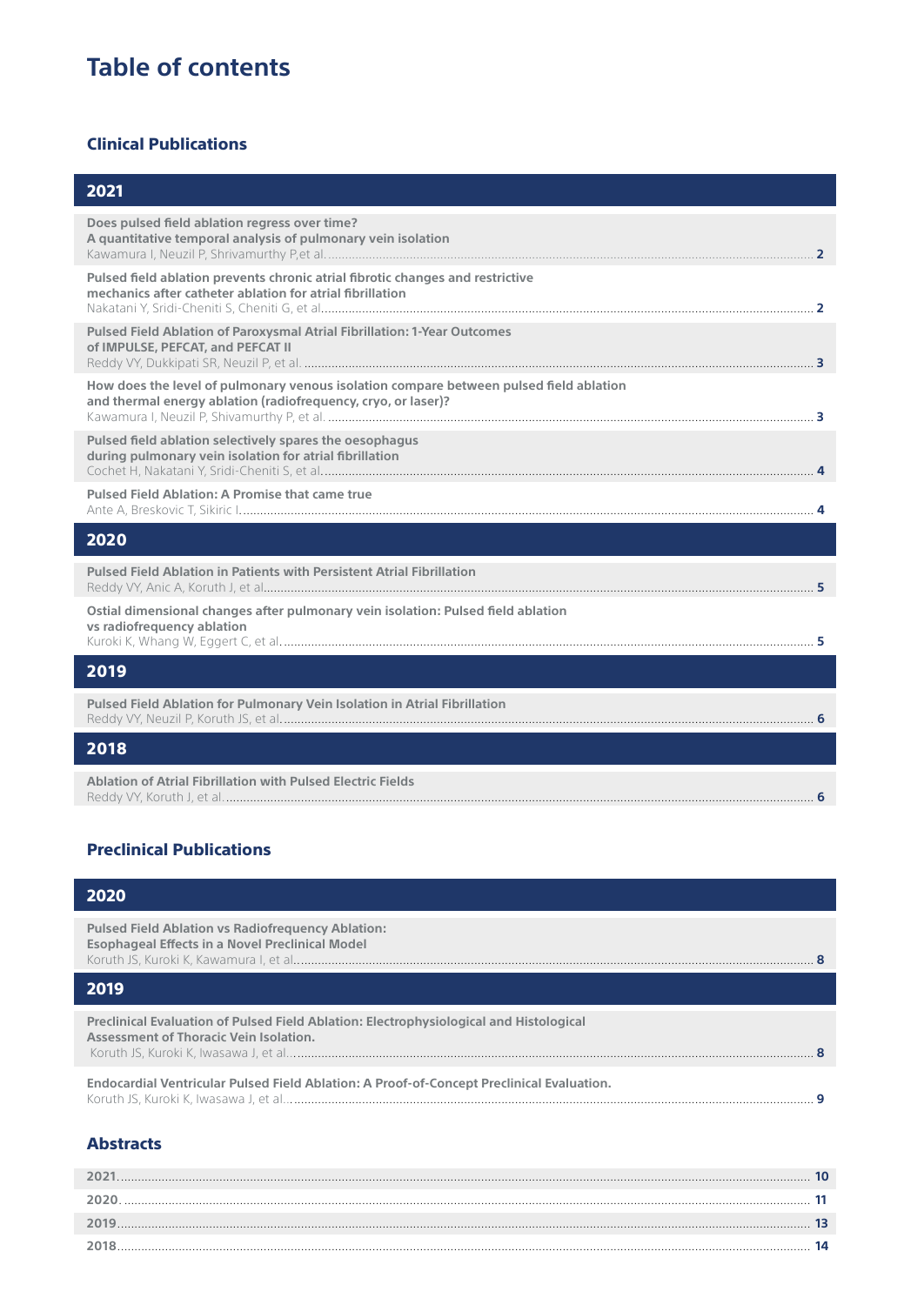# <span id="page-2-0"></span>**CLINICAL PUBLICATIONS**

## 2021

# **Does pulsed field ablation regress over time? A quantitative temporal analysis of pulmonary vein isolation**

Kawamura I, Neuzil P, Shrivamurthy P,et al.

## *Heart Rhythm (June 2021)*, available at: [doi: 10.1016/j.hrthm.2021.02.020](https://www.sciencedirect.com/science/article/pii/S154752712100182X )

- Patients with paroxysmal atrial fibrillation underwent PVI using a biphasic PFA waveform delivered through a dedicated, variably deployable multielectrode basket/ flower catheter.
- A comparison of voltage maps immediately after PFA and at a median of 84 days (interquartile range 69–90 days) later revealed that there was no significant difference in either the left and right-sided PV antral isolation areas or nonablated posterior wall area.
- The distances between low-voltage edges on the posterior wall were also not significantly different between the 2 time points.

**KEY TAKEAWAY:** In this study, the level of PV antral isolation after PFA with a multielectrode PFA catheter persists without regression.

# **Pulsed field ablation prevents chronic atrial fibrotic changes and restrictive mechanics after catheter ablation for atrial fibrillation**

Nakatani Y, Sridi-Cheniti S, Cheniti G, et al.

*Europace (May 2021)*, available at: [doi:10.1093/europace/euab155](https://academic.oup.com/europace/advance-article/doi/10.1093/europace/euab155/6317562) 

- Cardiac magnetic resonance was performed pre-ablation, acutely (<3 h), and 3 months post-ablation in 41 patients with paroxysmal atrial fibrillation (AF) undergoing pulmonary vein (PV) isolation with PFA (n = 18) or thermal ablation (n = 23, 16 radiofrequency ablations, 7 cryoballoon ablations).
- Tissue changes were more homogeneous after PFA than after thermal ablation, with no sign of microvascular damage or intramural hemorrhage. In the chronic stage, the majority of acute LGE had disappeared after PFA, whereas most LGE persisted after thermal ablation.
- The maximum strain on PV antra, the LA expansion index, and LA active emptying fraction declined acutely after both PFA and thermal ablation but recovered at the chronic stage only with PFA.

**KEY TAKEAWAY:** In this study, pulsed field ablation induces large acute LGE without microvascular damage or intramural hemorrhage. Most LGE lesions disappear in the chronic stage, suggesting a specific reparative process involving less chronic fibrosis.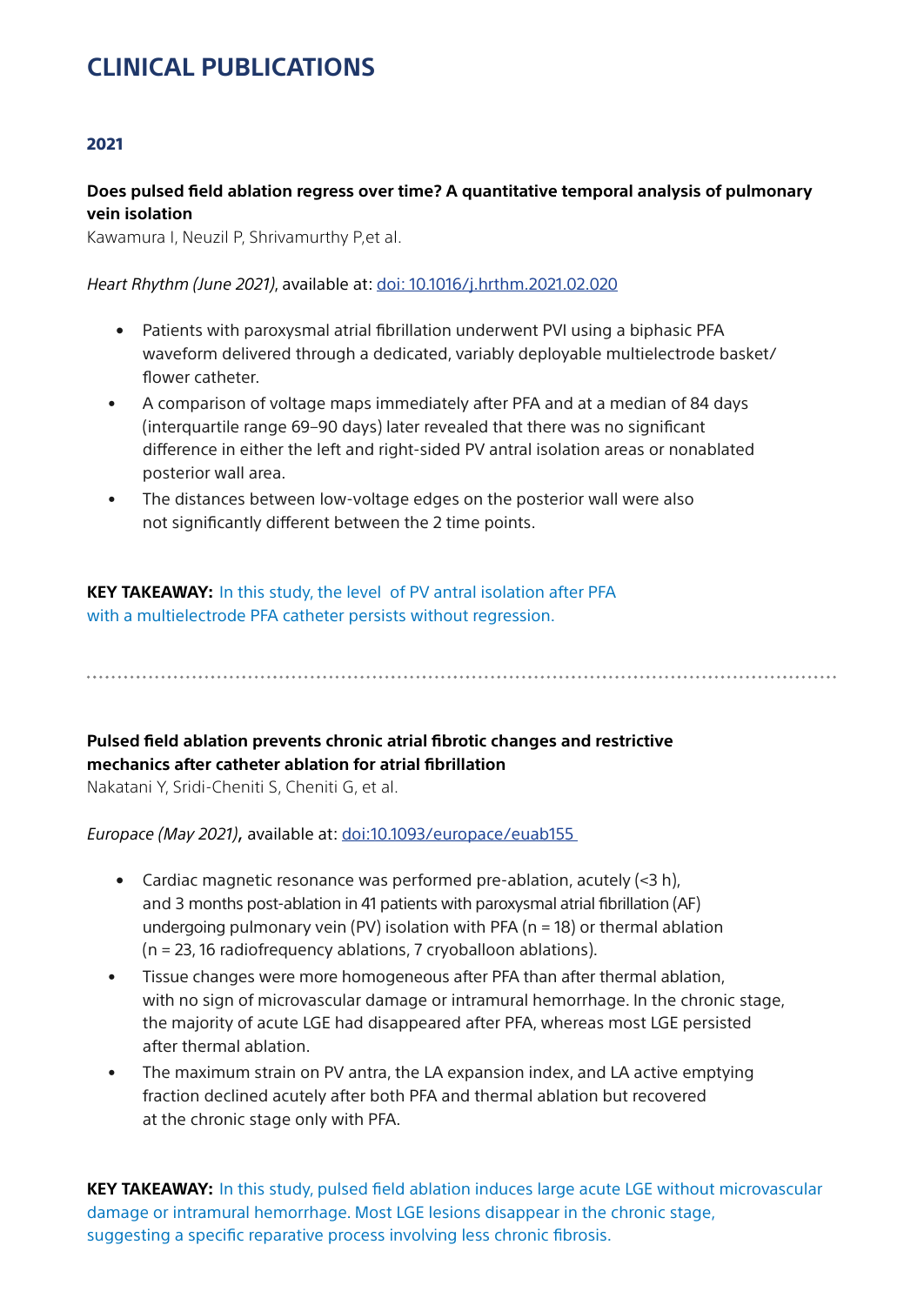# <span id="page-3-0"></span>**Pulsed Field Ablation of Paroxysmal Atrial Fibrillation: 1-Year Outcomes of IMPULSE, PEFCAT, and PEFCAT II**

Reddy VY, Dukkipati SR, Neuzil P, et al.

*JACC-EP (May 2021),* available at: [doi.org/10.1016/j.jacep.2021.02.014](https://www.sciencedirect.com/science/article/pii/S2405500X21001961?via%3Dihub )

- In 3 multicenter studies (IMPULSE, PEFCAT and PEFCAT II), paroxysmal atrial fibrillation patients underwent PVI using a basket and flower PFA catheter.
- Invasive remapping was performed at 2 to 3 months, and reconnected PVs were reisolated with PFA or radiofrequency ablation. After a 90-day blanking period, arrhythmia recurrence was assessed over 1-year follow-up.
- In 121 patients, acute PVI was achieved in 100% of PVs with PFA alone. PV remapping, performed in 110 patients at  $93.0 \pm 30.1$  days, demonstrated durable PVI in 84.8% of PVs (64.5% of patients), and 96.0% of PVs (84.1% of patients) treated with the optimized biphasic energy PFA waveform.
- The 1-year Kaplan-Meier estimates for freedom from any atrial arrhythmia for the entire cohort and for the optimized biphasic energy PFA waveform cohort were  $78.5 \pm 3.8\%$  and  $84.5 \pm 5.4\%$ , respectively.

**KEY TAKEAWAY:** In this study, PVI with a "variable distal end morphology" PFA catheter results in excellent PVI durability and acceptable safety with a low 1-year rate of atrial arrhythmia recurrence.

# **How does the level of pulmonary venous isolation compare between pulsed field ablation and thermal energy ablation (radiofrequency, cryo, or laser)?**

Kawamura I, Neuzil P, Shivamurthy P, et al.

# *Europace (May 2021),* available at: [doi:10.1093/europace/euab150](https://academic.oup.com/europace/advance-article/doi/10.1093/europace/euab150/6307146?login=true)

- In a clinical trial (NCT03714178), paroxysmal atrial fibrillation (PAF) patients under went PVI with a multi-electrode pentaspline PFA catheter using a biphasic waveform, and after 75 days, detailed voltage maps were created during protocol-specified remapping studies.
- Comparative voltage mapping data were retrospectively collected from consecutive PAF patients who (i) underwent PVI using thermal energy, (ii) underwent reablation for recurrence, and (iii) had durably isolated PVs. The left and right PV antral isolation areas and non-ablated posterior wall were quantified.
- There was no significant difference between the PFA and thermal ablation cohorts in either the left- and right-sided PV isolation areas, or the non-ablated posterior wall area.

**KEY TAKEAWAY:** In this study, catheter-based PVI with the pentaspline PFA catheter creates chronic PV antral isolation areas as encompassing as thermal energy ablation.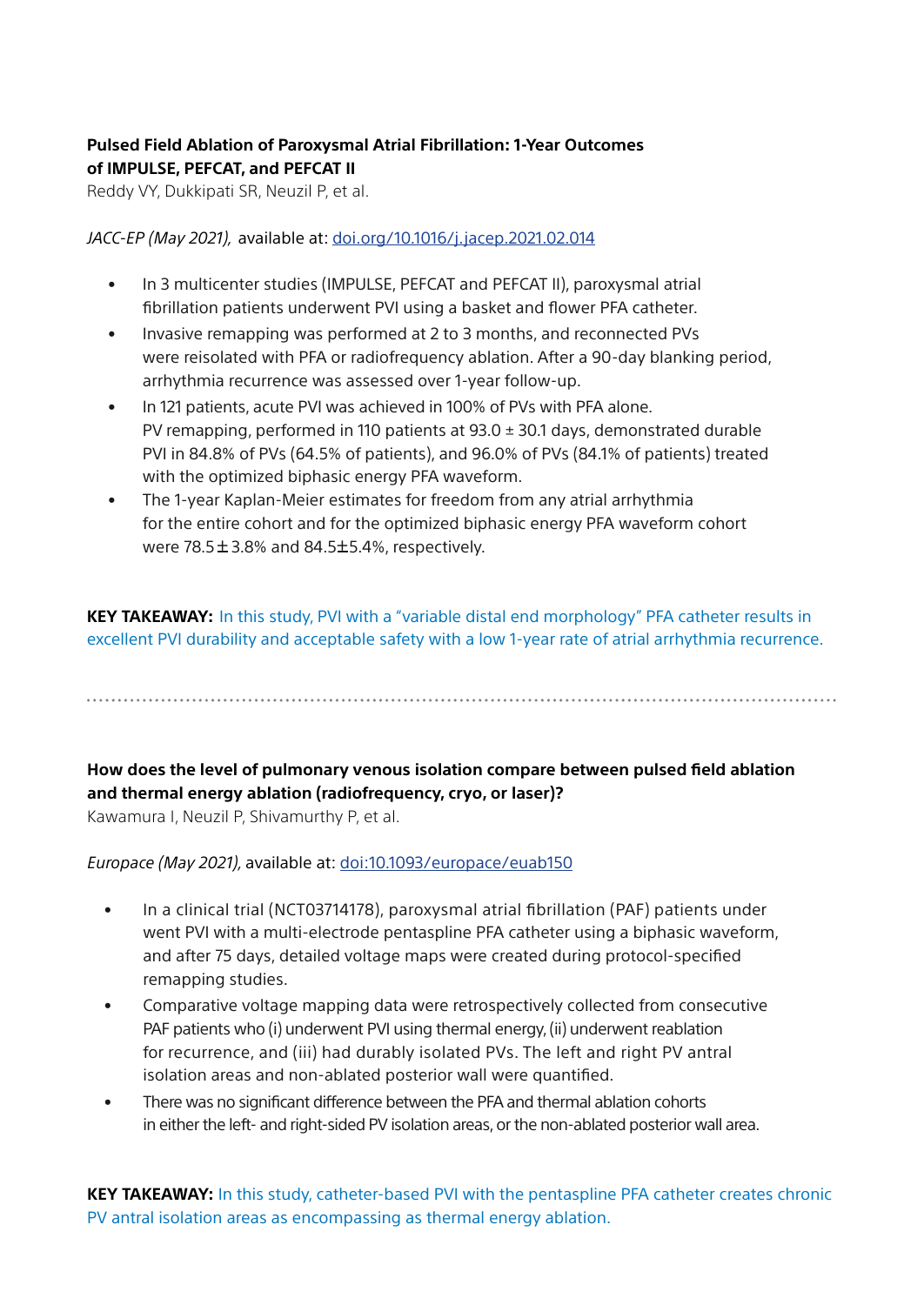# <span id="page-4-0"></span>**Pulsed field ablation selectively spares the oesophagus during pulmonary vein isolation for atrial fibrillation**

Cochet H, Nakatani Y, Sridi-Cheniti S, et al.

## *Europace (February 2021),* available at: [doi:10.1093/europace/euab090](https://academic.oup.com/europace/advance-article/doi/10.1093/europace/euab090/6271395 )

- Cardiac magnetic resonance (CMR) imaging was performed before, acutely  $(*3* h)$  and 3 months post-ablation in 41 paroxysmal AF patients undergoing PVI with PFA (N= 18, FARAPULSE) or thermal methods (N= 23, 16 radiofrequency, 7 cryoballoon).
- Oesophageal and aortic injuries were assessed by using late gadolinium-enhanced (LGE) imaging. Phrenic nerve injuries were assessed from diaphragmatic motion on intra-procedural fluoroscopy.
- Acutely, thermal methods induced high rates of oesophageal lesions (43%), all observed in patients showing direct contact between the oesophagus and the ablation sites. Oesophageal lesions were observed in no patient ablated with PFA (0%, P < 0.001 vs. thermal methods), despite similar rates of direct contact between the oesophagus and the ablation sites ( $P = 0.41$ ). Acute lesions were detected on CMR on the descending aorta in 10/23 (43%) after thermal ablation, and in 6/18 (33%) after PFA (P = 0.52). CMR at 3 months showed a complete resolution of oesophageal and aortic LGE in all patients.

# **KEY TAKEAWAY:** In this study, PFA does not induce any signs of oesophageal injury on CMR after PVI. Due to its tissue selectivity, PFA may improve safety for catheter ablation of AF.

# **Pulsed Field Ablation: A Promise that came true**

Ante A, Breskovic T, Sikiric I.

# *Current Opinion in Cardiology (Jan 2021),* available at: [DOI: 10.1097/HCO.0000000000000810](https://pubmed.ncbi.nlm.nih.gov/33264171/ )

- Pulsed field ablation is a nonthermal ablative modality that uses short living, strong electrical field created around catheter to create microscopic pores in cell membranes (electroporation). When adequately dosed/ configured it shows a preference for myocardial tissue necrosis. Thus, it holds a promise to become a 'perfect' energy source for cardiac ablation to treat arrhythmias.
- First in human series using pulsed field ablation for atrial fibrillation ablation have been completed and data published for several platforms. Acute safety outcomes are similar across the platforms with exceptionally low rate of those complications that are typically reported for thermal ablation methods (esophageal injury, pulmonary vein stenosis, phrenic nerve palsy). Promising acute data on pulmonary vein isolation had been corroborated with satisfactory 1-year clinical follow-up for a single platform (i.e. FARAPULSE), whereas reports are pending for the rest. Research efforts are being expanded to a development of focal catheters, and therefore, pulsed field ablation application for ventricular arrhythmias.
- As the reports confirming its safety and efficacy build up, there seems to be no way that the promise of pulsed field ablation could end in a blind alley.

**KEY TAKEAWAY:** Promising intraprocedural PFA results for atrial fibrillation ablation had recently been supported by 1-year clinical follow-up data with the pleasing success rate. It is likely that PFA with a circumferential lesion catheter design will become the dominant modality for PVI in the foreseeable future. True focal PFA, with solid tip catheters is being investigated in animal labs while we still await FIH reports. This will provide ability to widen the application for ventricular arrhythmias ablation.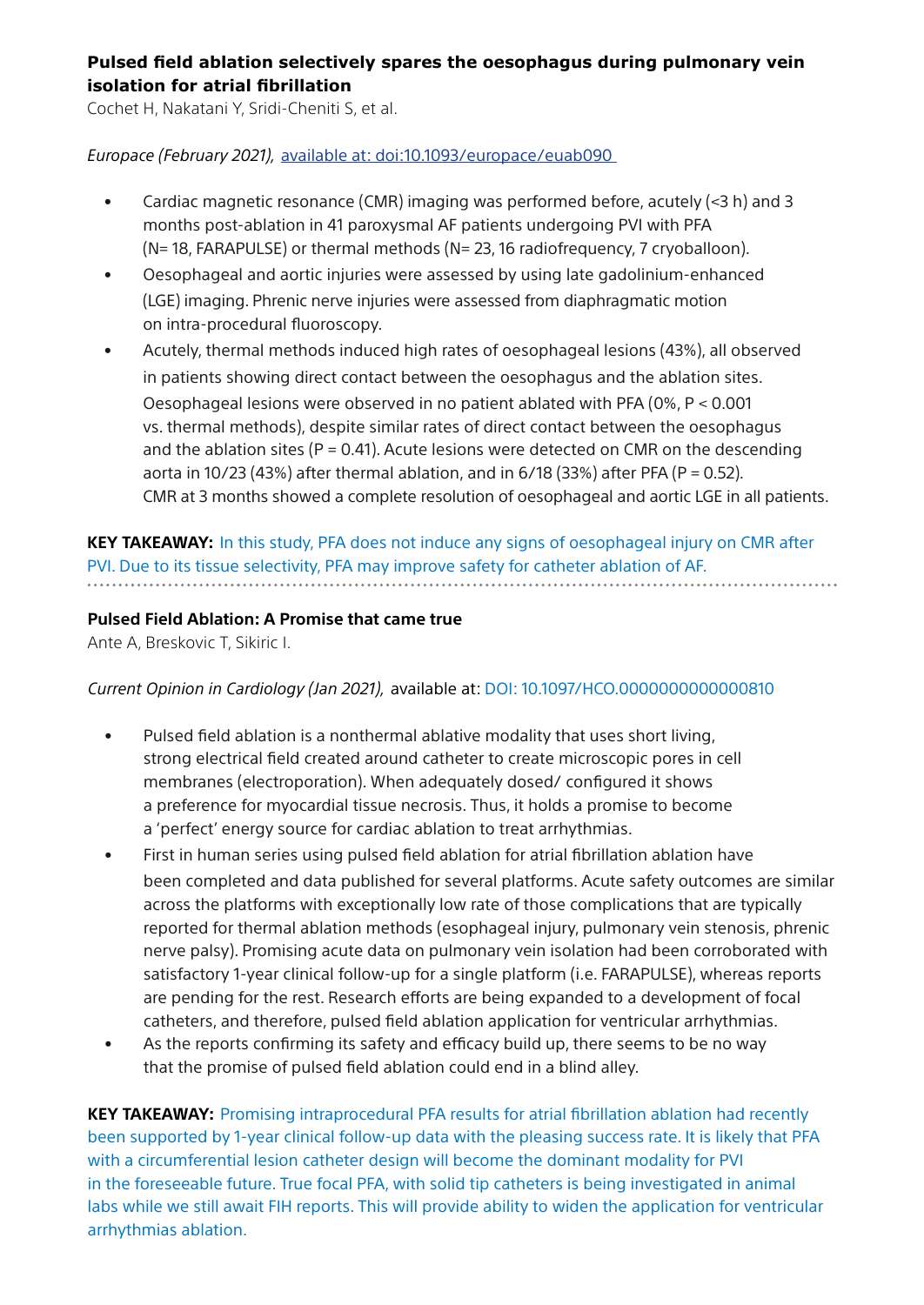#### <span id="page-5-0"></span>**Pulsed Field Ablation in Patients with Persistent Atrial Fibrillation**

Reddy VY, Anic A, Koruth J, et al.

#### *JACC (Sep 2020),* available at: <https://doi.org/10.1016/j.jacc.2020.07.007>

- PersAFOne is a single-arm study evaluating biphasic, bipolar PFA using a multispline catheter for PVI and LAPW ablation to assess the safety and lesion durability of pulsed field ablation (PFA) for both PVI and LAPW ablation in persistent AF.
- In 25 patients, acute PVI (96 of 96 pulmonary veins) were 100% acutely successful with the multispline PFA catheter alone. Using the focal PFA catheter, acute cavotri cuspid isthmus block was achieved in 13 of 13 patients.
- Post-procedure esophagogastroduodenoscopy and repeat cardiac computed tomography revealed no mucosal lesions or PV narrowing, respectively. Invasive remapping at 2 to 3 months demonstrated durable isolation (defined by entrance block) in 82 of 85 PVs (96%) and 21 of 21 LAPWs (100%) treated with the pentaspline catheter.

**KEY TAKEAWAY:** In this study, the unique safety profile of PFA potentiated efficient, safe, and durable PVI and LAPW ablation. This extends the potential role of PFA beyond paroxysmal to persistent forms of AF. Lesion reassessments at 3 months revealed durable lesions.

# **Ostial dimensional changes after pulmonary vein isolation: Pulsed field ablation vs radiofrequency ablation**

Kuroki K, Whang W, Eggert C, et al.

#### *Heart Rhythm 2020 May,* available at: [doi.org/10.1016 /j.hrthm.2020.04.040](https://www.heartrhythmjournal.com/article/S1547-5271(20)30410-0/fulltext)

- Data were analyzed from 4 paroxysmal atrial fibrillation ablation trials using either PFA or RFA.
- Baseline and 3-month cardiac computed tomography scans were reconstructed into 3-dimensional images, and the long and short axes of the PV ostia were quantitatively and qualitatively assessed in a randomized blinded manner.
- PV ostial diameters decreased significantly less with PFA than with RFA (% change; long axis: 0.9% ± 8.5% vs −11.9% ± 16.3%; P < .001 and short axis: 3.4% ± 12.7% vs −12.9% ± 18.5%; P < .001).
- PV narrowing/stenosis was present in 0% and 0% vs 12.0% and 32.5% of PVs and patients who underwent PFA and RFA, respectively.

**KEY TAKEAWAY:** In this study, unlike after RFA, the incidence and severity of PV narrowing/stenosis after PV isolation is virtually eliminated with PFA.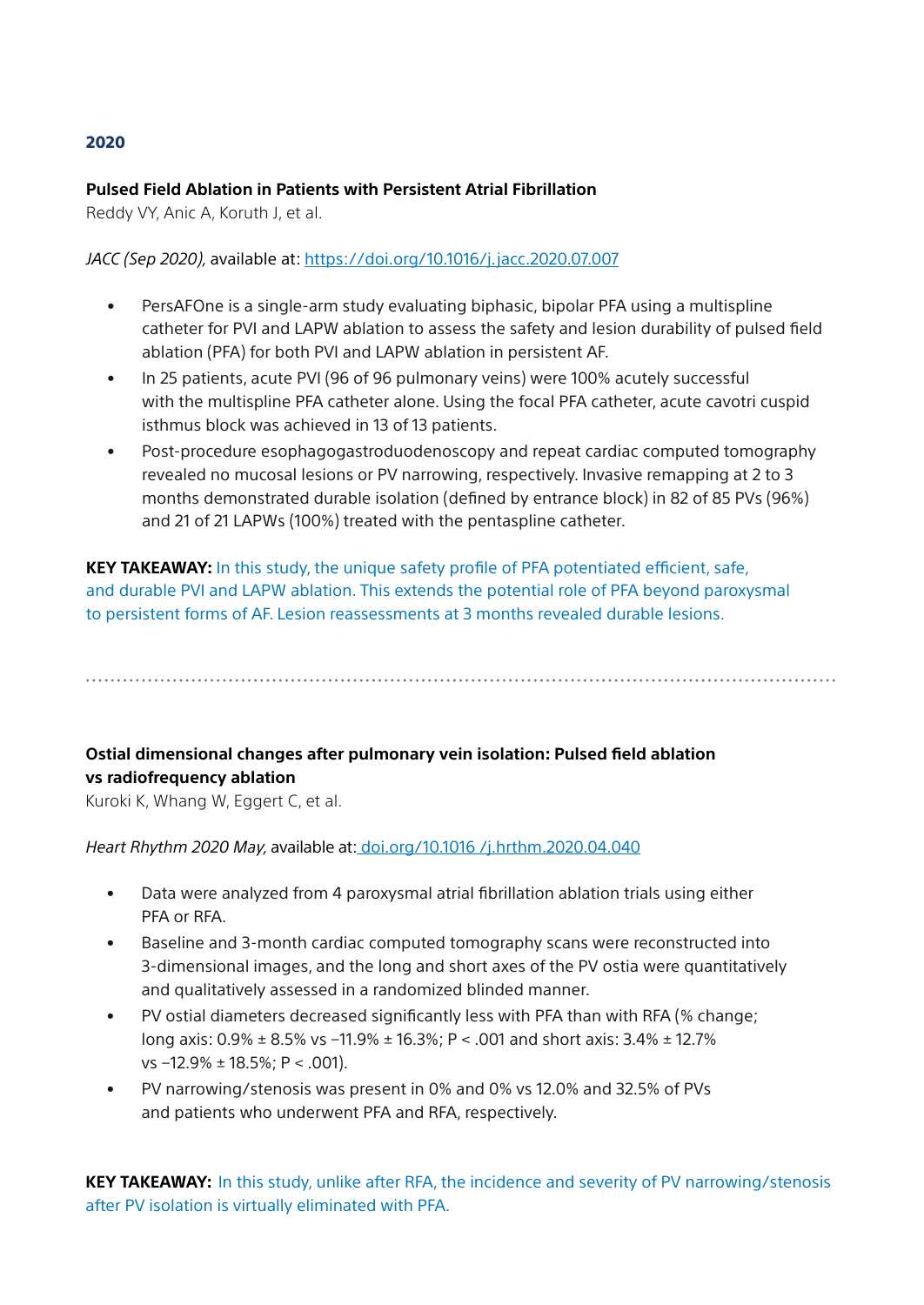#### <span id="page-6-0"></span>**Pulsed Field Ablation for Pulmonary Vein Isolation in Atrial Fibrillation**

Reddy VY, Neuzil P, Koruth JS, et al.

#### *JACC (Jul 2019),* available at: <https://doi.org/10.1016/j.jacc.2019.04.021>

- Two trials were conducted to determine whether PFA allows durable pulmonary vein (PV) isolation without damage to collateral structures, in patients with paroxysmal atrial fibrillation.
- Ablation was performed using proprietary bipolar PFA waveforms: either monophasic with general anesthesia and paralytics to minimize muscle contraction, or biphasic with sedation because there was minimal muscular stimulation. Noesophageal protection strategy was used. Invasive electrophysiological mapping was repeated after 3 months to assess the durability of PV isolation.
- 81 patients, all PVs were acutely isolated by monophasic (n=15) or biphasic (n=66) PFA. With successive waveform refinement, durability at 3 months improved from 18% to 100% of patients with all PVs isolated. Beyond 1 procedure-related pericardial tamponade no aditional primary adverse events over the 120-day median follow-up, including: stroke, phrenic nerve injury, PV stenosis, and esophageal injury.

**KEY TAKEAWAY:** In this study, FARAPULSE PFA preferentially affected myocardial tissue, allowing facile ultra-rapid PV isolation with excellent durability (3 months remapping) and chronic safety.

#### 2018

#### **Ablation of Atrial Fibrillation with Pulsed Electric Fields**

Reddy VY, Koruth J, et al.

#### *JACC-EP (Apr 2018),* available at: <https://doi.org/10.1016/j.jacep.2018.04.005>

- First acute clinical experience of atrial fibrillation ablation with PFA, both epicardial box lesions during cardiac surgery, and catheter-based PV isolation.
- PFA was performed using a custom over-the-wire endocardial catheter for percutaneous transseptal PV isolation, and a linear catheter for encircling the PVs and posterior left atrium during concomitant cardiac surgery.
- Catheter PV ablation was successful in 15 patients (100%) 57 PVs Using 3.26 lesions/PV and surgical box lesions were successful in 6 of 7 patients (86%) 2 lesions/patient. No complications.

**KEY TAKEAWAY:** In this study, ultrarapid PFA-based PV and LA ablation is both feasible and safe and is associated with excellent acute efficacy.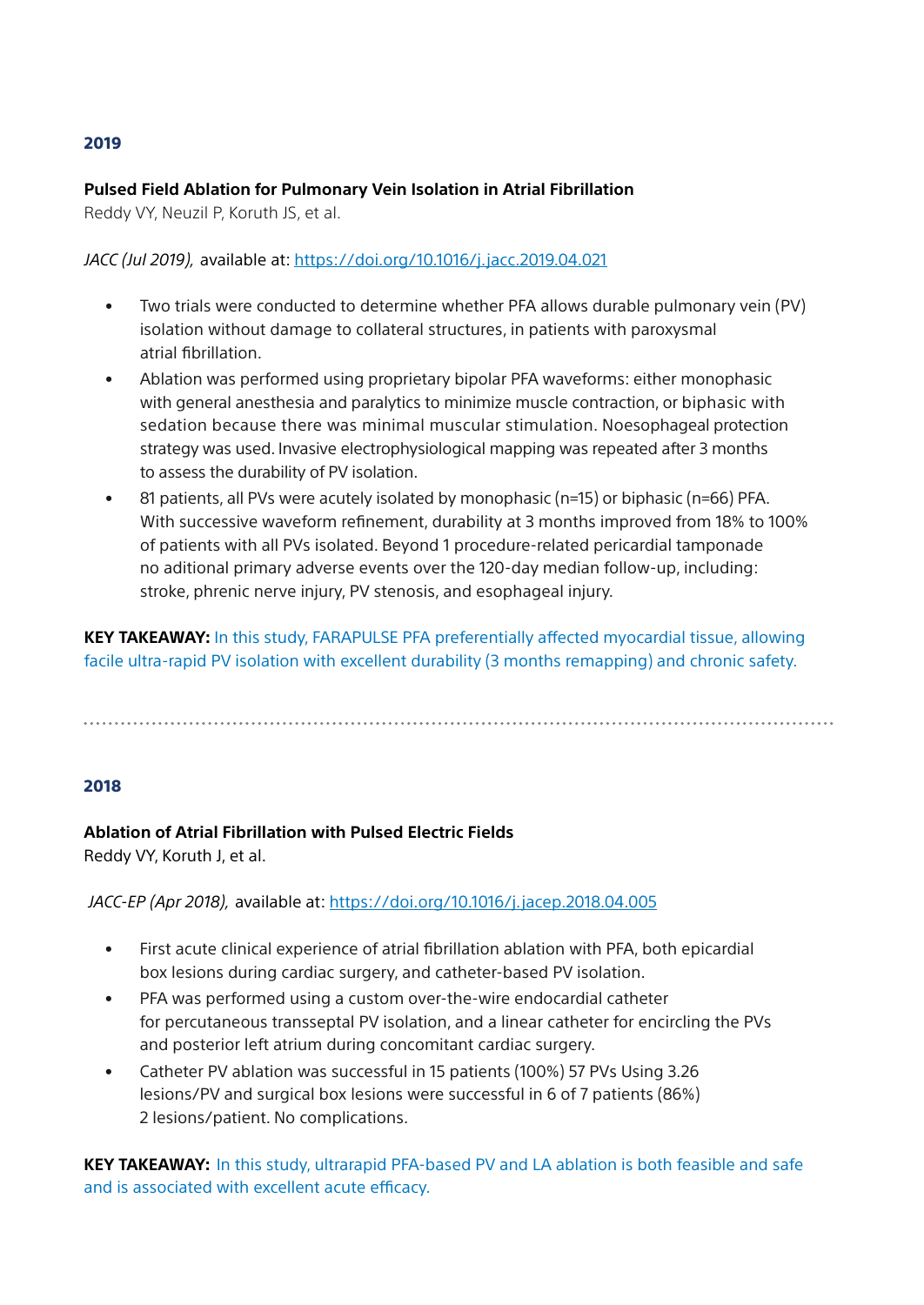# <span id="page-7-0"></span>**PRECLINICAL PUBLICATIONS**

#### 2020

# **Pulsed Field Ablation vs Radiofrequency Ablation: Esophageal Effects in a Novel Preclinical Model**

Koruth JS, Kuroki K, Kawamura I, et al.

*Circulation: Arrhythmia and Electrophysiology (Jan 2020),* available at: <https://doi.org/10.1161/CIRCEP.119.008303>

- A novel preclinical model was created to nonsurgical assess the response to esophageal injury. This was accomplished by delivering the energy source from within the inferior vena cava, against the esophagus (which was purposefully mechanically deviated towards the IVC).
- Biphasic pulsed field ablation induced no chronic histopathologic esophageal changes, whereas radiofrequency catheter ablation demonstrated a spectrum of esophageal lesions including esophageal ulcers, abscess, and fistula.

**KEY TAKEAWAY:** Dr. Koruth et al describe a novel porcine model simulating clinical conditions for esophageal damage caused by endocardial ablation. Six subjects treated with FARAPULSE PFA revealed no esophageal injury while radiofrequency ablation caused grossly observable and severe injury.

#### 2019

# **Preclinical Evaluation of Pulsed Field Ablation: Electrophysiological and Histological Assessment of Thoracic Vein Isolation**

Koruth JS, Kuroki K, Iwasawa J, et al.

Circulation: Arrhythmia and Electrophysiology (Dec 2019), available at: <https://doi.org/10.1161/CIRCEP.119.007781>

- In this study, the safety, efficacy, and durability of achieving catheter-based electrical isolation of PVI using optimized monophasic and biphasic PFA waveforms and describe procedural and histological characteristics of PFA in swine atrial tissue.
- Both waveforms created confluent myocardial lesions that demonstrated a myocardial-specific ablative effect.
- Biphasic PFA was more durable than monophasic PFA and radiofrequency ablation lesions.

**KEY TAKEAWAY:** Dr. Koruth et al compares lesion durability and collateral injury following preclinical pulmonary vein isolation with FARAPULSE PFA (monophasic and biphasic) and radiofrequency. Nerve and PV damage was observed only with radiofrequency ablation and biphasic PFA yielded optimal lesion durability among the three cohorts.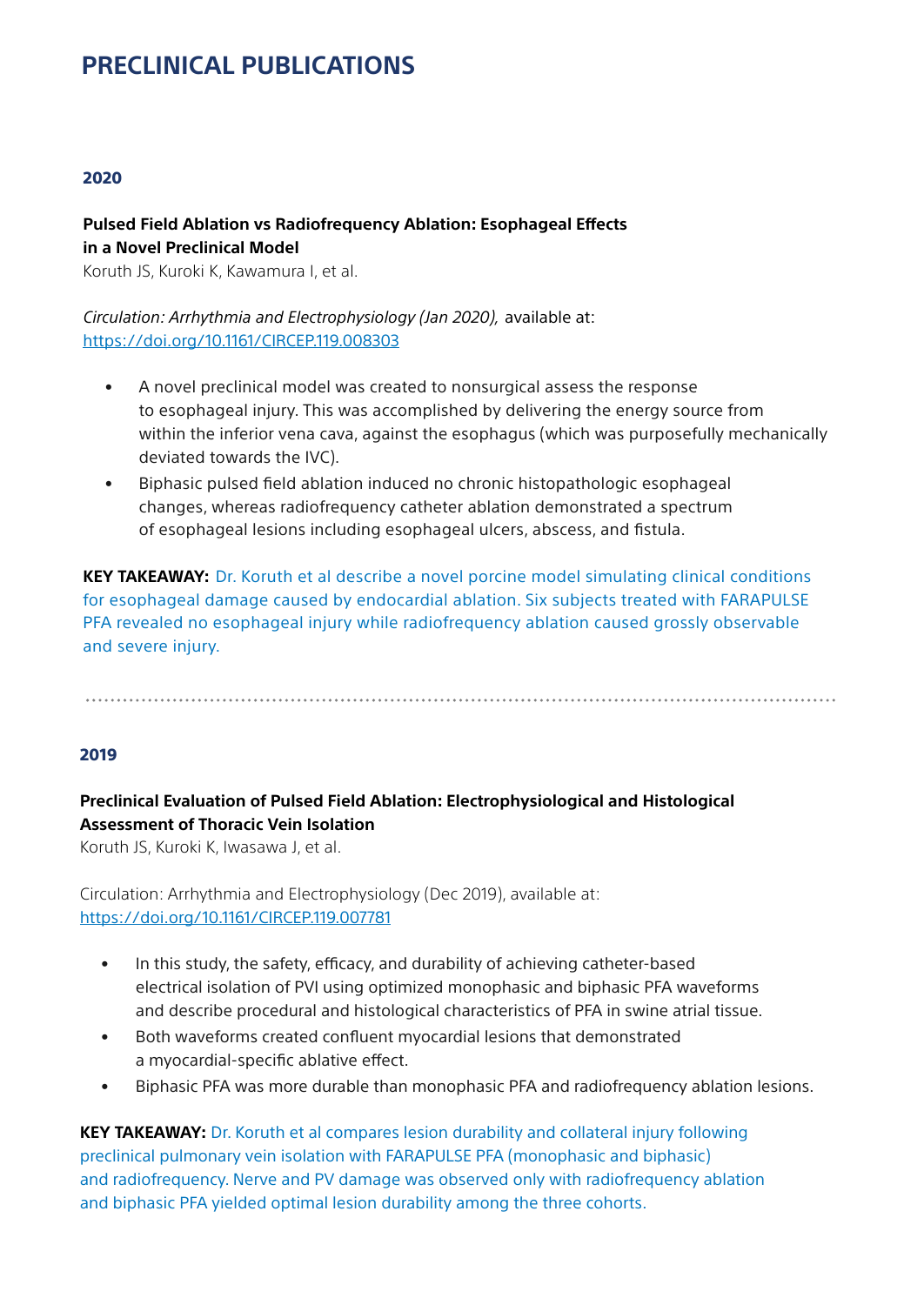<span id="page-8-0"></span>**Endocardial Ventricular Pulsed Field Ablation: A Proof-of-Concept Preclinical Evaluation** Koruth JS, Kuroki K, Iwasawa J, et al.

*EP Europace (Dec 2019),* available at: <https://doi.org/10.1093/europace/euz341>

- Assessment of safety and feasibility of FARAPULSE PFA in swine ventricles with a prototype steerable endocardial catheter.
- Gross measurements, available for 28 of 30 ablation sites, revealed average lesion dimensions to be 6.5±1.7 mm deep and 22.6±4.1 mm, with a maximum depth and width of 9.4 mm and 28.6mm respectively.
- In PFA lesions, fibrous tissue homogeneously replaced myocytes without overlying thrombus. When present in the lesion zone, nerve fascicles and vasculature were preserved.

**KEY TAKEAWAY:** Report on a series of porcine subjects treated with the novel FARAPULSE FARAFLEX focal PFA catheter. Ventricular tissue targeted for ablation demonstrated lesions with clinically relevant dimensions and spared collateral structures such as vasculature and nerves.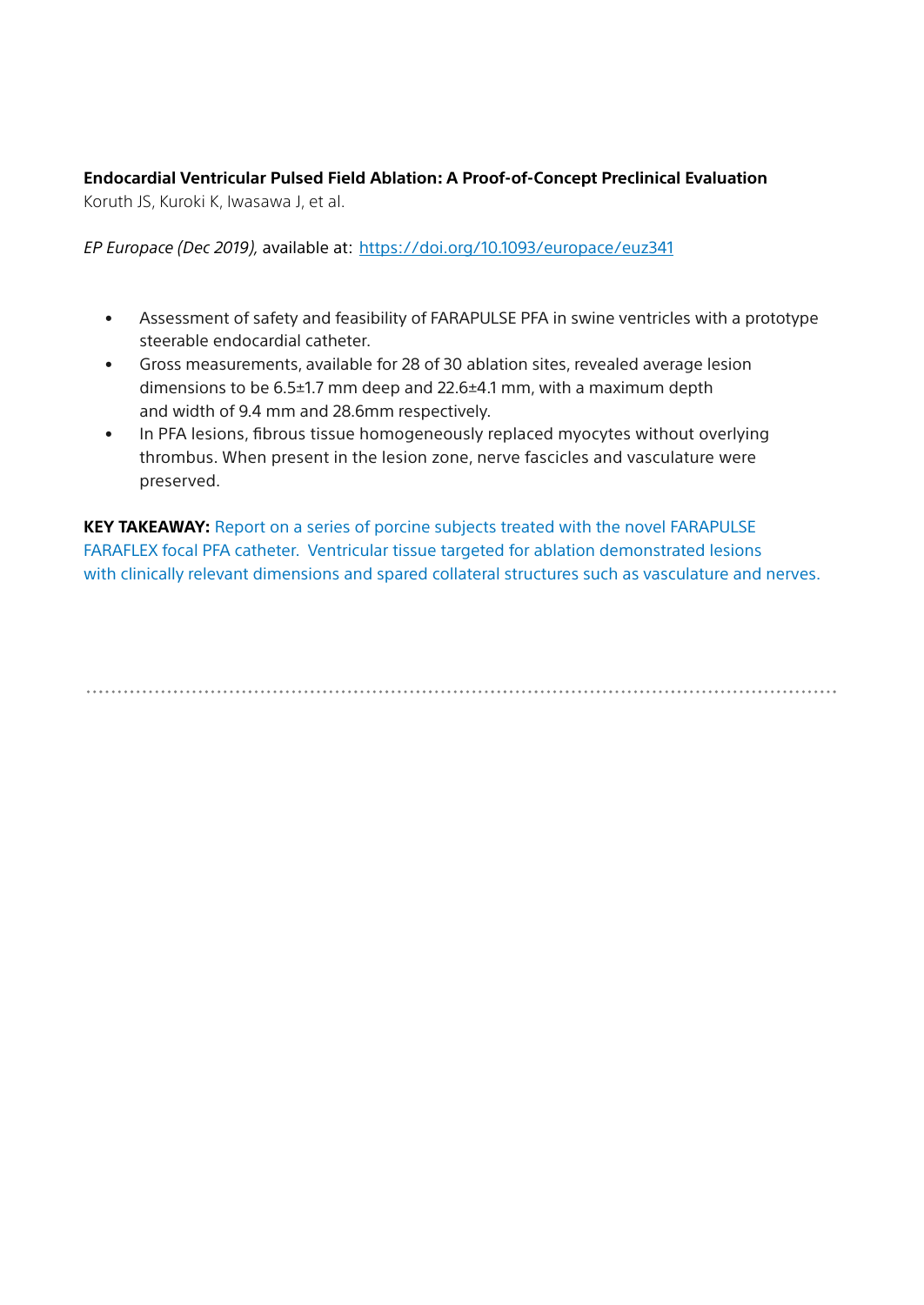# **ABSTRACTS**

## 2021

#### **Cerebral safety after pulsed field ablation for symptomatic atrial fibrillation ablation**

Reinsch N, Fueting AV, Höwel D, et al. *Clin Res Cardiol* (2021). 10.1007/s00392-021-01933-9

## **Pulsed field ablation for atrial fibrillation is safe for the bronchial system**

Höwel D, Fueting AV, Reinsch N, et al. *Clin Res Cardiol* (2021). 10.1007/s00392-021-01933-9

# **Patient discomfort following pulsed field ablation for paroxysmal atrial fibrillation an assessment of chest and groin pain using Numeric Rating Scale**

Füting A, Neven K, Höwel D, et al. *Clin Res Cardiol* (2021). 10.1007/s00392-021-01933-9

## **Cardiac enzyme kinetics as market for myocardial damage after pulsed field ablation for paroxysmal atrial fibrillation**

Reinsch N, Füting A, Höwel D, et al. *Clin Res Cardiol* (2021). 10.1007/s00392-021-01933-9

# **First real-world experience with pulmonary vein isolation using pulsed field ablation for paroxysmal atrial fibrillation**

Neven K, Füting A, Höwel D, et al. *Clin Res Cardiol* (2021). 10.1007/s00392-021-01933-9

# **Pulsed field ablation for atrial fibrillation is safe for the esophagus**

Höwel D, Fueting AV, Reinsch N, et al. *Clin Res Cardiol* (2021). 10.1007/s00392-021-01933-9

## **First insights of pulsed-field ablation based pulmonary vein isolation: a real world single-center experience**

Lemoine M, Schleberger, Münkler P, et al. *Clin Res Cardiol* (2021). 10.1007/s00392-021-01933-9

# **Pulsed field ablation in patients undergoing catheter ablation for atrial fibrillation: initial experience**

Gunawardene MA, Schäffer B, Jularic M, et al. *Clin Res Cardiol* (2021). 10.1007/s00392-021-01933-9

# **First real-world experience with pulmonary vein isolation using pulsed field ablation for paroxysmal atrial fibrillation**

Neven K, Füting A, Höwel D, et al. *Clin Res Cardiol* (2021). 10.1007/s00392-021-01933-9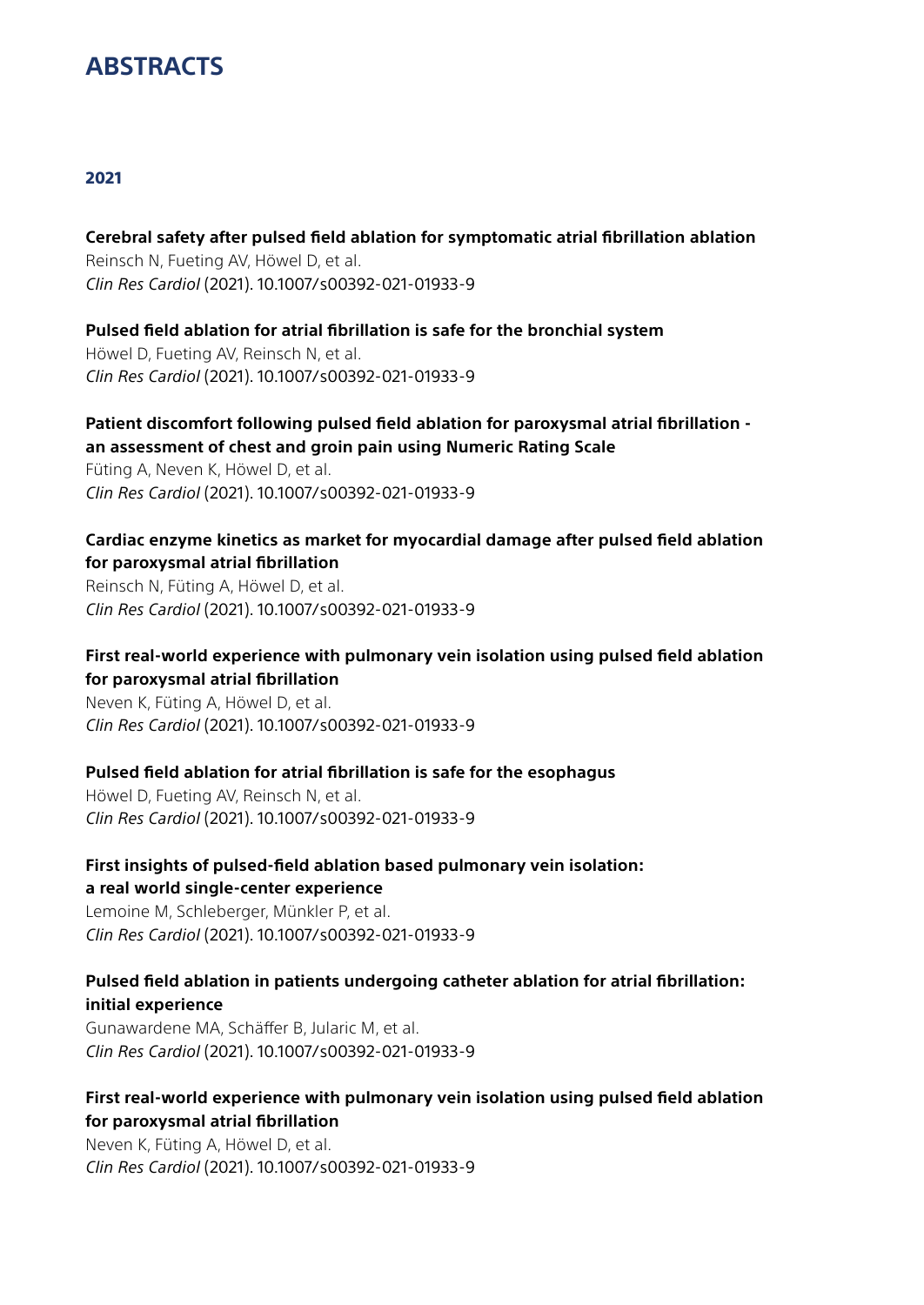## <span id="page-10-0"></span>**Pulsed Field Ablation For Paroxysmal Atrial Fibrillation Using An Optimized Biphasic Waveform: Recurrence Of Atrial Arrhythmias**

Neuzil P, et al. B-AB06-01, *Heart Rhythm;* May 2021, 18(8), S1-S540 (abstr)

# **Pulsed Field Ablation Of Left Ventricular Myocardium In A Swine Infarct Model**

Sung Il ,et al. B-AB03-03, *Heart Rhythm;* May 2021, 18(8), S1-S540 (abstr)

#### **How does the Level of Pulmonary Venous Isolation Compare Between Pulsed Field Ablation and Thermal Energy Ablation (Radiofrequency, Cryo or Laser)?**

Kawamura I, et al. AFS 2021-14, *J Cardiovasc Electrophysiolog.* 2021; 1-49

## **Electrolytic Effects from a Clinical Endocardial Pulsed Field Ablation System in a Benchtop Model: a Comparison of Gas Formation with Focal RF Ablation**

Woods CE, et al. AFS 2021-42, *J Cardiovasc Electrophysiolog.* 2021; 1-49

# **Pulsed Field Ablation Using a Multielectrode Pentaspline Catheter: Clinical Outcomes with an Optimized Waveform**

Reddy VY, et al. AFS2021-55, *J Cardiovasc Electrophysiolog.* 2021; 1-49

## **Dielectrophoretic Red Blood Cell Fusion by Pulsed Electric Fields: Ex vivo and Porcine in vivo Experiments**

Reddy VY, et al. AFS2021-56, *J Cardiovasc Electrophysiolog.* 2021; 1-49

#### 2020

# **PFA Preserves Atrial Mechanics After Catheter Ablation For Atrial Fibrillation**

Nakatani Y, et al. D-AB24-01, *Heart Rhythm;* May 2020, 17(5), S1-S622

# **Esophageal Injury On Cardiac Magnetic Resonance After Catheter Ablation For Atrial Fibrillation: Comparison Between Pulsed Field, Cryoballoon And Radiofrequency Techniques**  Cochet H, et al.

D-AB24-06, *Heart Rhythm;* May 2020, 17(5), S1-S622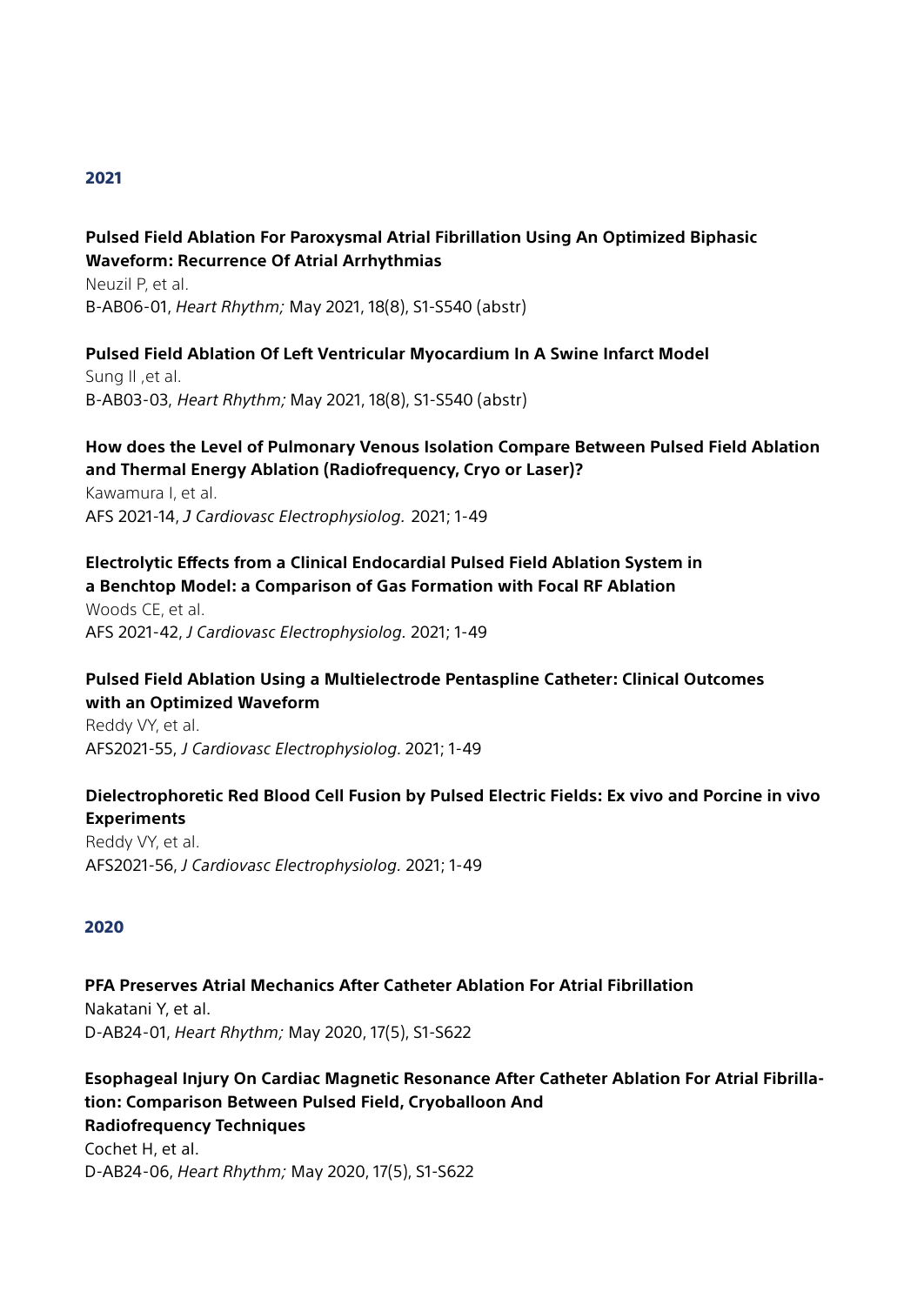# <span id="page-11-0"></span>**First-in-Human Experience with Cavotricuspid Isthmus Ablation Using a Focal PFA Catheter**  Neuzil P, et al.

D-PO02-125, *Heart Rhythm;* May 2020, 17(5), S1-S622

## **One Year Clinical Outcomes Following PFA for Paroxysmal AF**

Reddy VY, et al. D-PO01-136, *Heart Rhythm;* May 2020, 17(5), S1-S622

#### **Atrial Wall Changes On Cardiac Magnetic Resonance After PFA For Atrial Fibrillation**

Cochet H, et al. D-PO01-147, *Heart Rhythm;* May 2020, 17(5), S1-S622

#### **Focal PFA For Linear Atrial Lesions-a Preclinical Feasibility Assessment**

Kawamura I, et al. D-PO01-150, *Heart Rhythm;* May 2020, 17(5), S1-S622

# **Acute Outcomes From The First Use of PFA for PV and Posterior Wall Ablation for Persistent AF**

Reddy VY, et al. D-PO01-170, *Heart Rhythm;* May 2020, 17(5), S1-S622

#### **Best Abstract Award - PFA vs. RF: Esophageal Effects in a Novel Preclinical Model**

Koruth J, et al. AFS-01, *J Cardiovasc Electrophysiolog.* 2020; 1-43

# **Late Breaking Clinical Trials and First Report Investigations - First Report from PersAFOne:**

# **PFA to Treat Persistent AF with PVI Plus Posterior Wall Ablation**

Reddy VY, et al. AFS-06, *J Cardiovasc Electrophysiolog.* 2020; 1-43

#### **Lesion Durability and Safety Outcomes of PFA in >100 PAF Patients**

Reddy VY, et al. AFS-26, *J Cardiovasc Electrophysiolog.* 2020; 1-43

#### **Acute Experience with PFA for Typical Flutter**

Anic A, et al. AFS-33, *J Cardiovasc Electrophysiolog.* 2020; 1-43

#### **Lesion Visualization of PFA by MRI in an Expanded Series of PAF Patients**

Jais P, et al. AFS-44, *J Cardiovasc Electrophysiolog.* 2020; 1-43

#### **Do PFA Lesions Regress Over Time?**

Kawamura I, et al. AFS-59, *J Cardiovasc Electrophysiolog.* 2020; 1-43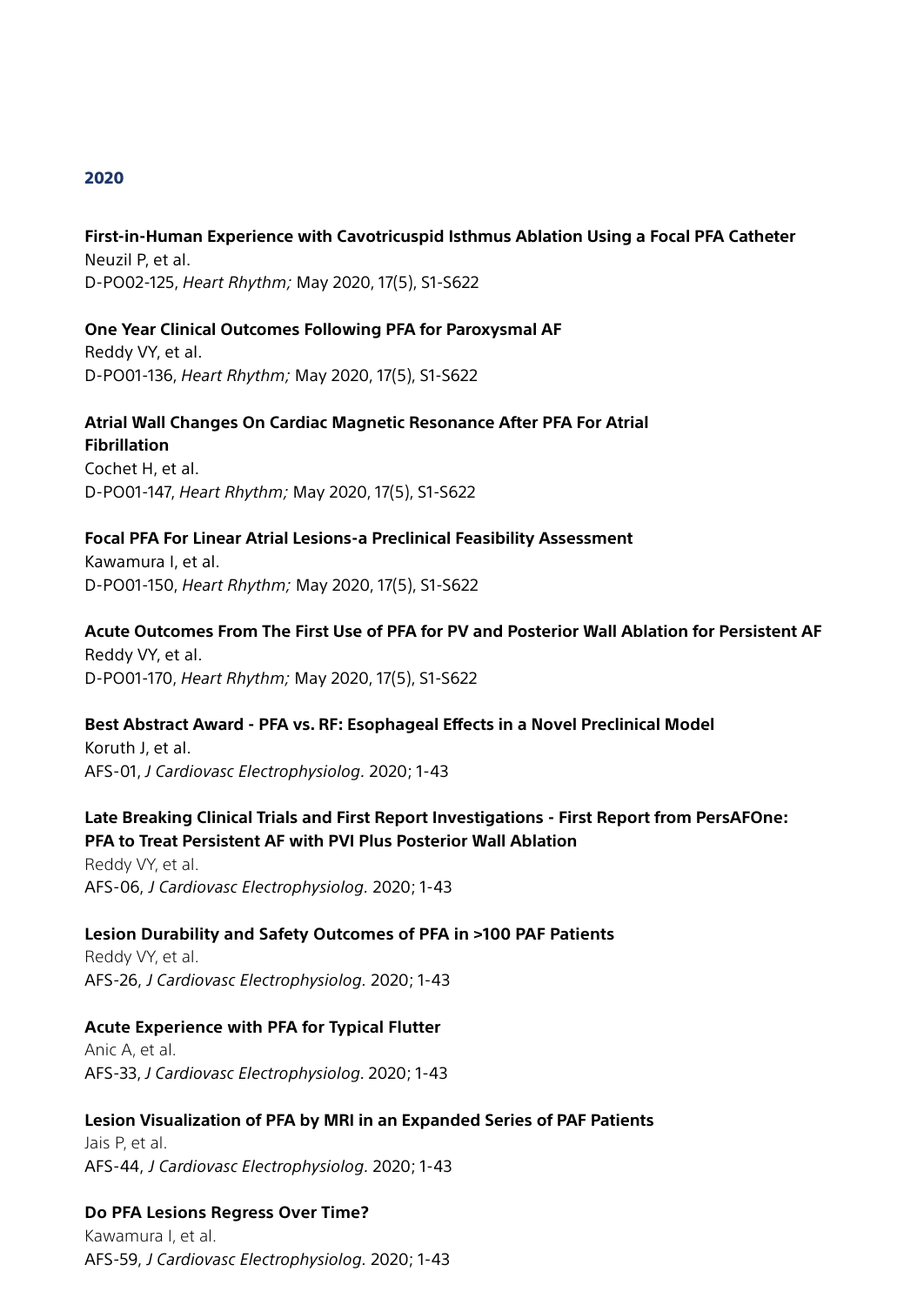#### <span id="page-12-0"></span>**AFS2020-39 - Ostial Dimensional Changes After PVI: PFA vs RFA**

Kuroki K, et al. AFS-60, *J Cardiovasc Electrophysiolog.* 2020; 1-43

#### 2019

#### **Safety of Pulmonary Vein and SVC Ablation Using Pulsed Electric Field Energy**

Vlachos K, Takigawa M, Bourier F, et al. B-PO03-114, *Heart Rhythm; 15(5)*, S330-331 (abstr)

## **Pulmonary Vein Isolation with Biphasic Pulsed Field Ablation: A Pre-Clinical Comparison with Irrigated Radiofrequency Ablation**

Kuroki K, Koruth J, Iwasawa J, et al. AFS-2019-14, *J Cardiovasc Electrophysiolog.* 2019;1-28 (abstr)

## **Comparison of Biphasic and Monophasic Pulsed Field Ablation in an Animal Model**

Jais P, Takigawa M, Sacher F, et al. AFS2019-26, *J Cardiovasc Electrophysiolog. 2019*;1-28 (abstr)

## **Pulsed Field Ablation for Pulmonary Vein Isolation in Humans: Endoscopic Observations of the Esophagus**

Neuzil P, Petru J, Funosaki M, et al. AFS-2019-27, *J Cardiovasc Electrophysiolog.* 2019;1-28 (abstr)

## **Does Pulsed Field Ablation to Treat Atrial Fibrillation in Humans Cause Pulmonary Vein Stenosis?**

Kuroki K, Neuzil P, Petru J, et al. AFS-2019-30, *J Cardiovasc Electrophysiolog.* 2019;1-28 (abstr)

# **Effect of Pulsed Field Ablation on the Phrenic Nerve During Pulmonary Vein Isolation: Pre-Clinical and Clinical Evaluation**

Neuzil P, Petru J, Funosaki M, et al. AFS-2019-32, *J Cardiovasc Electrophysiolog. 2019*;1-28 (abstr)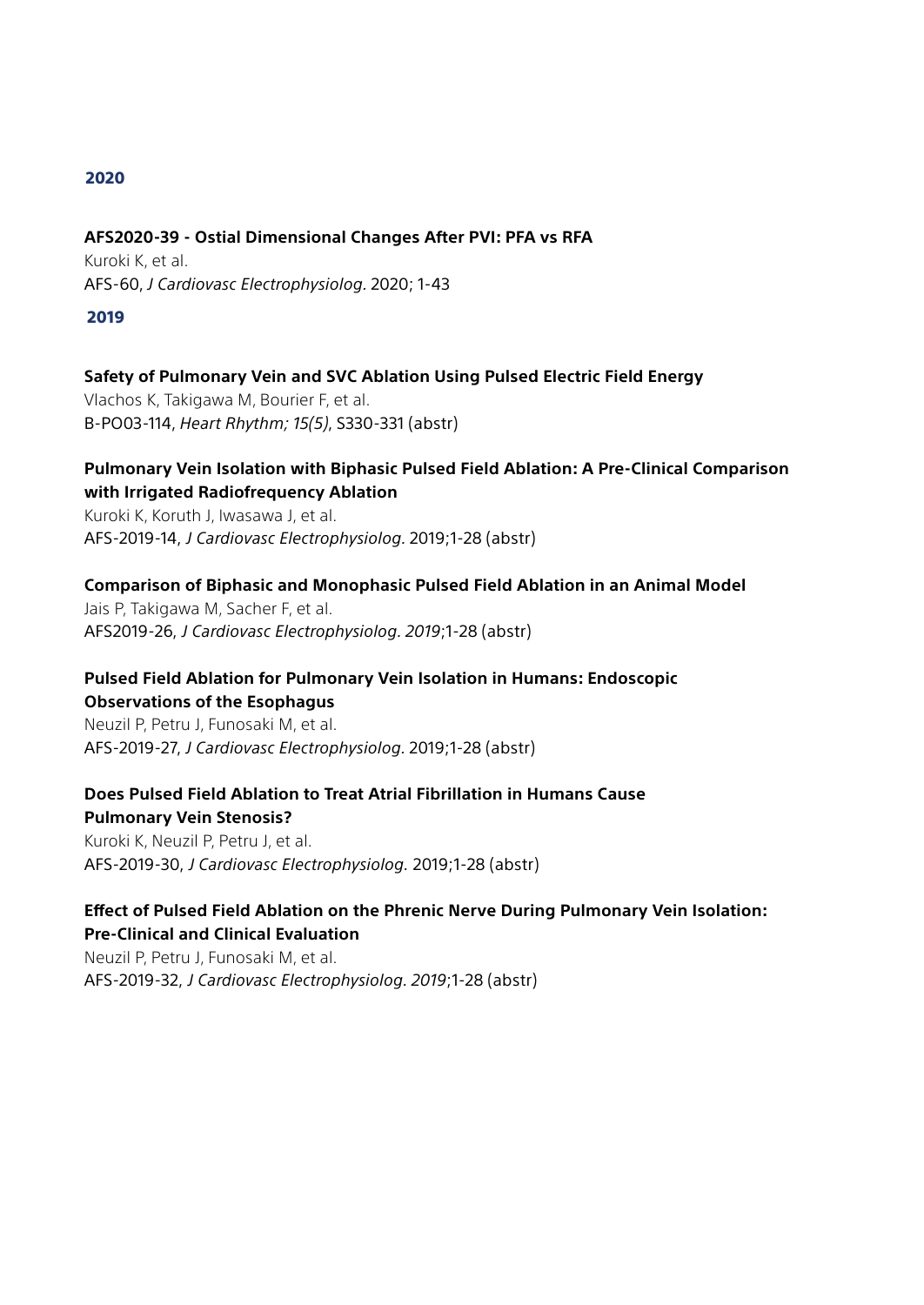## <span id="page-13-0"></span>**Acute Results of Superior Vena Cava and Pulmonary Vein Isolation Using Pulsed Electric Field Ablation in a Swine Model**

Takigawa M, Vlachos K, Viswanathan R, et al. B-PO02-004, *Heart Rhythm; 15(5),* S178-179 (abstr)

**A catheter-based epicardial pulmonary vein isolation procedure: the Iowa approach** Mickelsen S, Lumpp W, Chaudhary A, Sigurdsson G, Martins J. PO01-134, *Heart Rhythm;* 13(5), S98-S147 (abstr)

#### **Preclinical safety of novel catheter-based system for intra-pericardial circumnavigation of the left atrium: first steps of the Iowa approach**

Mickelsen S, McElderry H, Sauter E, Krothapalli S, Lumpp W, Viswanathan R. PO03-142, *Heart Rhythm;* 13(5), S251-S339 (abstr)

# **Posterior left atrial ablation by epicardial electroporation in a porcine model**

Kusa S, Koruth J, Enomoto Y, et al. PO03-143, *Heart Rhythm;* 13(5), S251–S339 (abstr)

# **Investigation of pulsed electric fields for pulmonary vein and left atrial wall**

**ablation in an acute and chronic porcine model** McElderry H, Walcott G, Koruth J, et al. AFS-2018-5, *J Cardiovasc Electrophysiol.* 2018;29:657–678. (abstr)

# **First human experience using pulsed electric fields for AF ablation and isolation of the pulmonary veins and posterior left atrium**

McElderry H, Hebler R, Ebner A, et al. AFS-2018-6, *J Cardiovasc Electrophysiol.* 2018;29:657–678. (abstr)

#### **Safety of pulsed electric field ablation in direct application to the porcine esophagus**

McElderry H, Walcott G, Viswanathan R, Long G, Sauter E, Mickelsen S. AFS-2018-7, *J Cardiovasc Electrophysiol.* 2018;29:657–678. (abstr)

## **Pulmonary Vein Isolation in Seconds: Pre-clinical Feasibility and Safety Using Pulsed Electric Field Energy in a Porcine Model**

Iwasawa J, Koruth J, Kuroki K, et al. B-PO02-023, *Heart Rhythm;* 15(5), S187 (abstr)

# **Feasibility of synchronized ultra-short impulse high-voltage direct current technique in left atrial epicardial catheter-based ablation: pericardial atrial fibrillation ablation**

Mickelsen S, Long G, Allamargot C, et al. PO05-104, *Heart Rhythm; 11(5),* S451-492 (abstr)